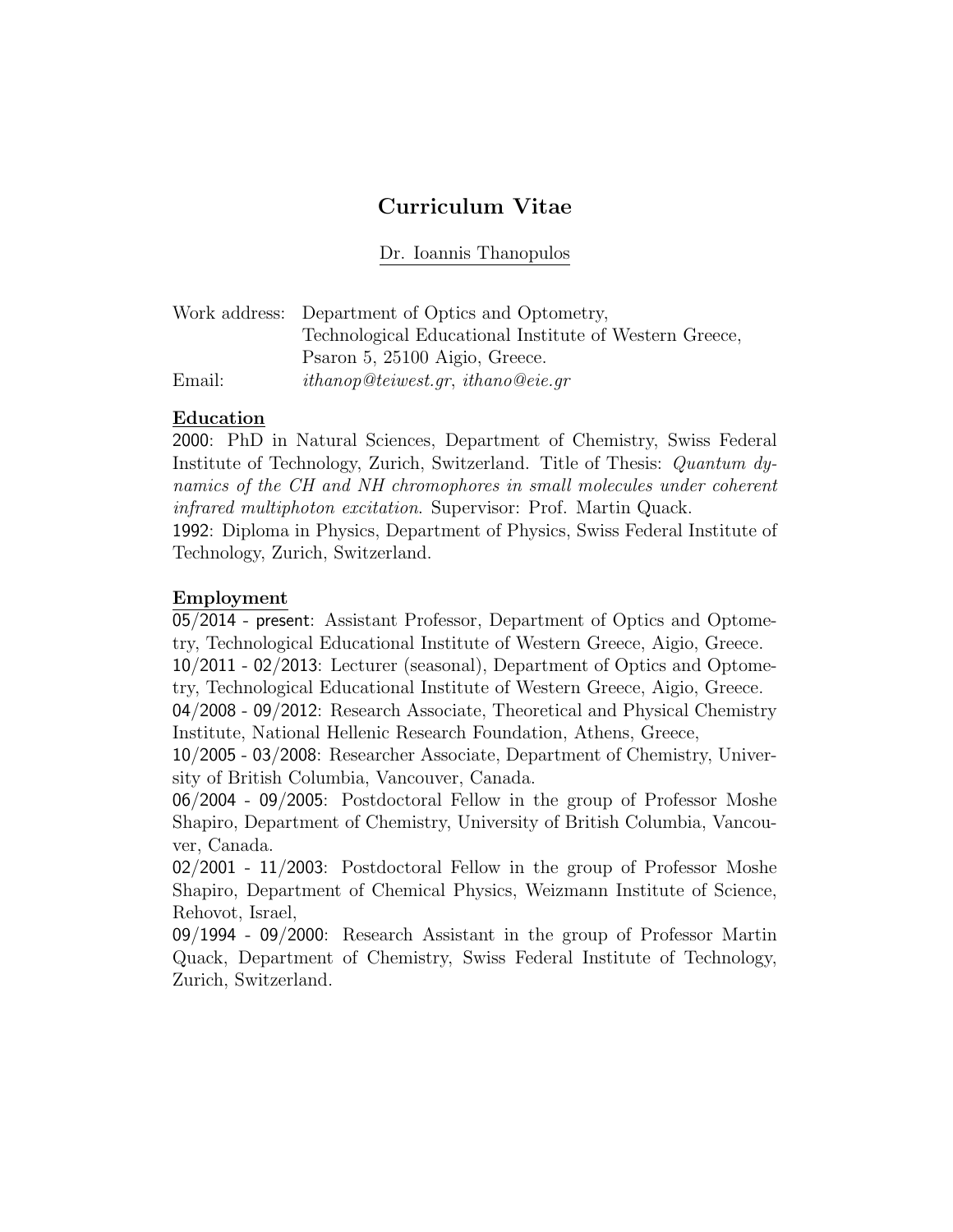## Research Interests - Publications

My research interests include: Time-dependent quantum dynamics in closed and open quantum systems, Photonics, Coherent light-matter interaction in multi-level quantum structures, with focus on coherent control in molecular and nanoscale systems, Energy transfer dynamics in quantum systems, Computational electrodynamics.

I have published 44 articles in international peer-reviewed journals and refereed conference proceedings (complete list of publications below). h-index  $= 12$  (January 15, 2017).

## Awards - Research Grants

10/2008 - 09/2012: EU FP7 - People, Marie Curie International Reintegration Grant (10/08-09/12), PIRG03-GA-2008-230943, entitled Control of photo-induced energy transfer (COPET).

02/2001 - 11/2003: Postdoctoral Fellowship by the Swiss Friends of the Weizmann Institute.

#### International Conference and Symposia Organization

Co-organizator of the International Symposium Quantum Control and Light-Matter Interactions: Recent Computational and Theoretical Results of the International Conference of Computational Methods in Sciences and Engineering 2007 (ICCMSE 2007), Hotel Marbella, Corfu, Greece, September 25-28, 2007.

#### Editorial Responsibilities

1. Co-editor: Special Issue Quantum Control of Matter and Light, Journal of Modern Optics, (Taylor & Francis), 56 (Issue 6), 2009.

2. Co-editor: American Institute of Physics (AIP) Conference Proceedings 963 (Vol. 2B), 733-846, 2007.

#### Presentations

I have delivered 32 oral presentations (21 of which as invited speaker) in international and Greek conferences and academic seminars; I have also presented 18 poster in international and Greek conferences. In particular, in the last four years: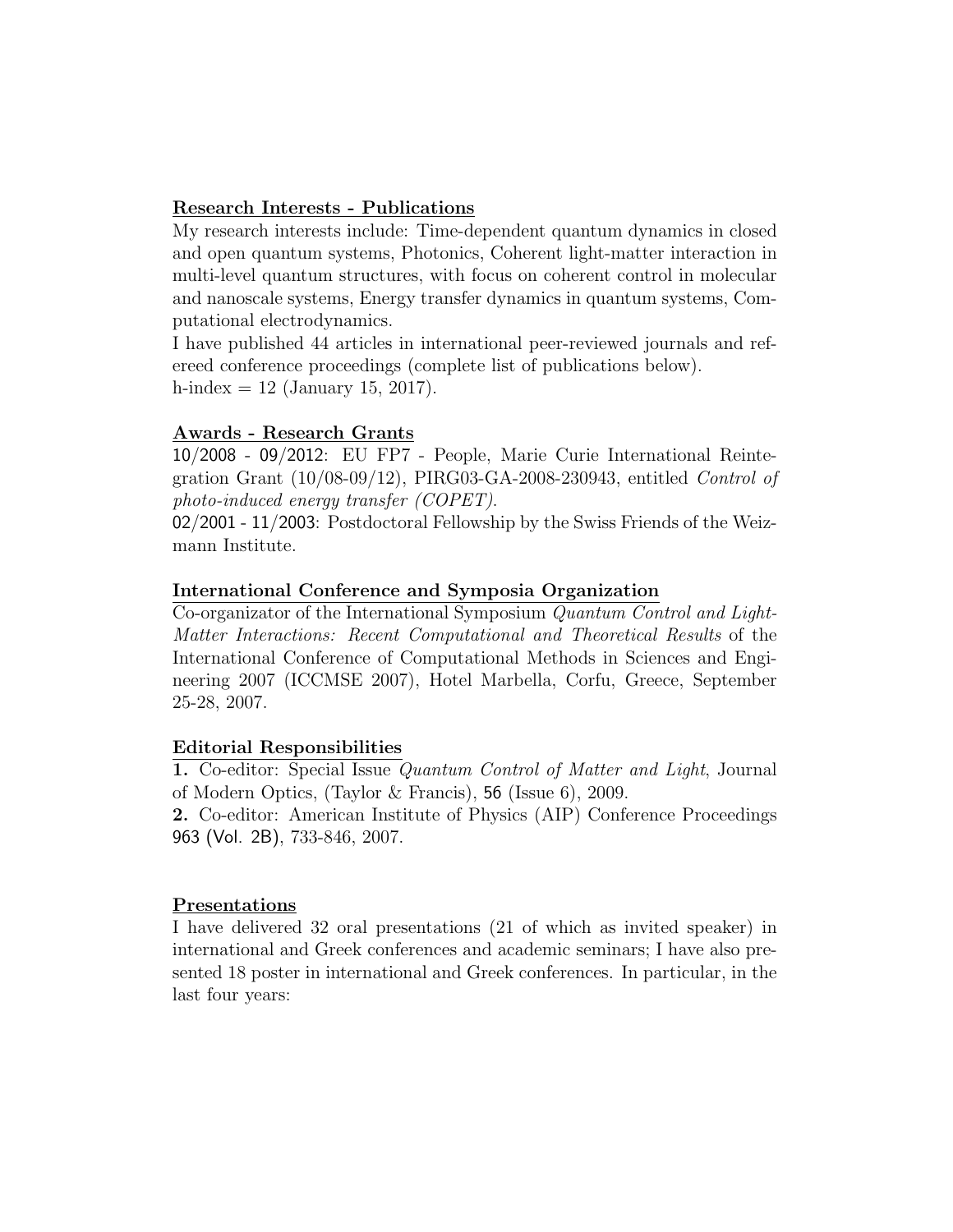- 1. STIRAP and coherent control: From optical control of chirality to lightdriven molecular switches, International Symposium: Stimulated Raman Adiabatic Passage in Physics, Chemistry, and Technology, Current status and future directions 25 years after the introduction of STIRAP, Technische Universitaet Kaiserslautern, September 22-25, 2015, Kaiserslautern, Germany - (invited speaker).
- 2. Multi-dimensional quantum dynamics by partition technique, Coherence and control in the quantum world: Current and future trends, Weizmann Institute of Science, December 15-18, 2014, Rehovot, Israel - (invited speaker).
- 3. Effective modes differential equations method for quantum dynamics for large molecules, Moshe Shapiro Memorial Symposium, University of British Columbia, August 13-15, 2014, Vancouver, BC, Canada - (invited speaker).
- 4. Quantum dynamics by the effective modes differential equations method, Center of Quantum Information and Quantum Control, Fields Institute, University of Toronto, August 8, 2014, Toronto, ON, Canada - (invited speaker).
- 5. Quantum stochasticity on the  $S_2$  electronic surface of pyrazine, Gordon Research Conference, Quantum Control of Light and Matter, Mount Holyoke College, July 28 - August 2, 2013, South Hadley, MA, USA - (poster presentation).
- 6. Time-dependent partitioning technique of the control of radiationless transitions in 24-mode pyrazine, One-day Symposium on Quantum Dissipation and Control, Weizmann Institute of Science, July 11, 2012, Rehovot, Israel - (invited speaker).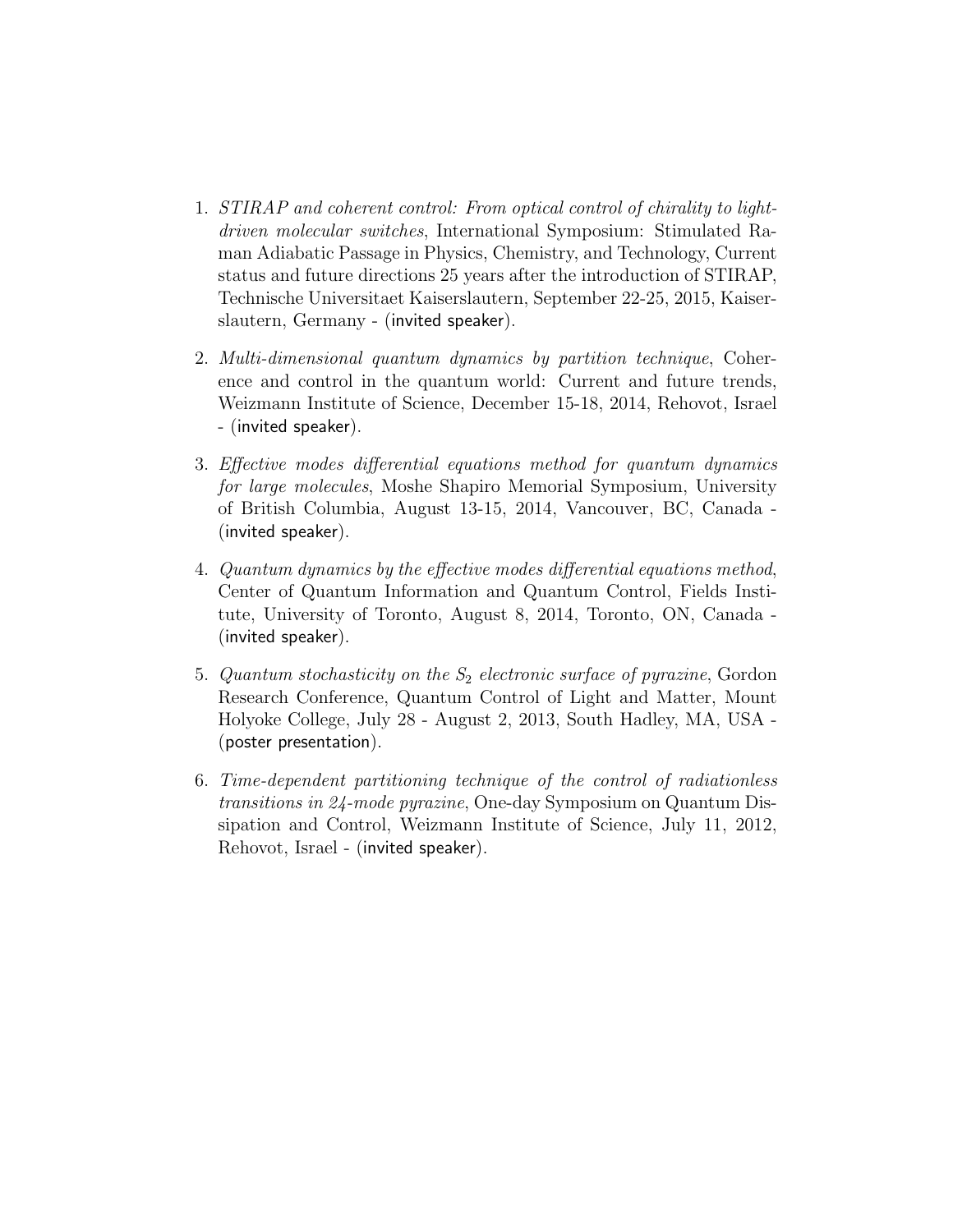#### List of Publications January 15, 2017

- 45. Non-Markovian dynamics in plasmon-induced spontaneous emission interference, I. Thanopulos, V. Yannopapas, and E. Paspalakis, Phys. Rev. B, accepted for publication (2017).
- 44. Multi-dimensional quantum dynamics by partition technique, I. Thanopulos, Adv. Chem. Phys. 159, 349 (2016).
- 43. Interference effects on quantum light group velocity in cavity induced transparency, A. Eilam and I. Thanopulos, J. Phys. B: At. Mol. Opt. *Phys.* 48, 194002 (2015).
- 42. Dynamics of submicron aerosol droplets in a robust optical trap formed by multiple Bessel beams, I. Thanopulos, D. Luckhaus, T. Preston, and R. Signorell, J. Appl. Phys. 115, 154304 (2014).
- 41. Time-dependent partitioning theory of the control of radiationless transitions in 24-mode pyrazine, I. Thanopulos, X. Li, P. Brumer, and M. Shapiro, J. Chem. Phys. 137, 064111 (2012).
- 40. Plasmon-induced enhancement of nonlinear optical rectification in organic materials, I. Thanopulos, E. Paspalakis, and V. Yannopapas, Phys. Rev. B 85, 035111 (2012).
- 39. Outer-valence Green's function method using natural orbitals for ultrafast electron density dynamics, I. Thanopulos, Comput. Theoret.  $Chem$  970, 42 (2011).
- 38. Photodinduced charge transfer in heterofullerene-donor hybrids: A theoretical study, I. Thanopulos, I.D. Petsalakis, and G. Theodorakopoulos, Chem. Phys. Lett., 506 248 (2011).
- 37. Enhancement of ultraviolet photoinduced energy transfer near plasmonic nanostructures, I. Thanopulos, E. Paspalakis, and V. Yannopapas, J. Phys. Chem. C 115, 4370 (2011).
- 36. Three dimensional photodissociation in strong laser fields: the memorykernel effective-mode expansion, X. Li, I. Thanopulos, and M. Shapiro, *Phys. Rev. A* 83, 033415 (2011).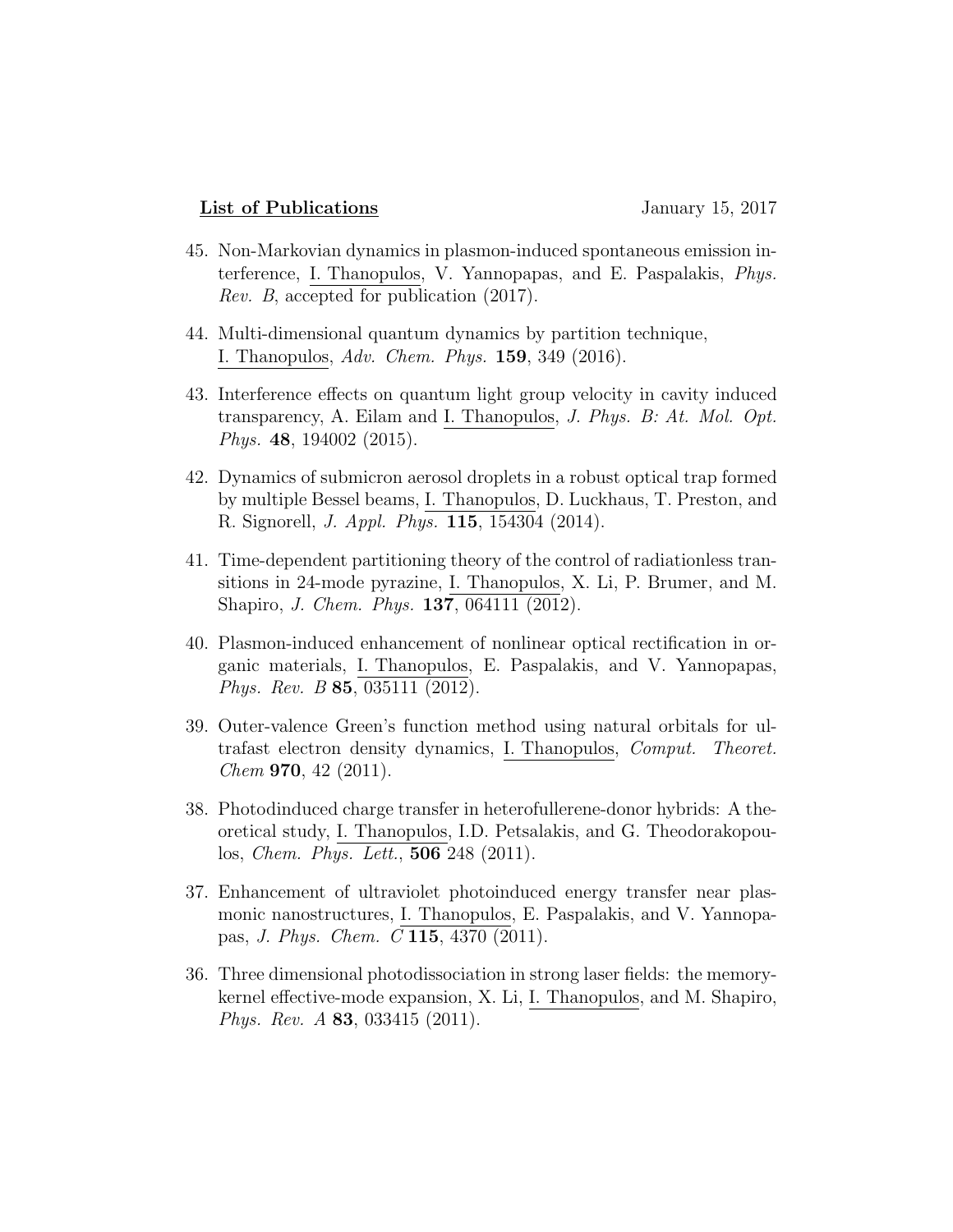- 35. Intramolecular energy transfer in 24-mode pyrazine by partitioning technique: A time-dependent perspective, I. Thanopulos, P. Brumer, and M. Shapiro, *J. Chem. Phys.* **133**, 154111 (2010).
- 34. Coherence Effects in Laser-Induced Continuum Structures, I. Thanopulos and M. Shapiro,  $Adv.$  Quant. Chem.  $60$ ,  $105$  (2010).
- 33. Optical Control of Molecular Switches, I. Thanopulos, P. Král, M. Shapiro, and E. Paspalakis, J. Mod. Opt. 56, 686 (2009).
- 32. Preface: Special Issue on Quantum Control of Matter and Light, E. Paspalakis and I. Thanopulos, *J. Mod. Opt.* **56**, 685 (2009).
- 31. Coarse Grained Open System Quantum Dynamics, I. Thanopulos, P. Brumer, and M. Shapiro, J. Chem. Phys. 129, 194104 (2008).
- 30. Optical switching of electric charge transfer pathways in porphyrin: A light-controlled nanoscale current router, I. Thanopulos, E. Paspalakis, and V. Yannopapas, Nanotechnology  $19, 445202$  (2008).
- 29. Laser-catalyzed production of ultracold molecules: The <sup>6</sup>Li + <sup>6</sup>Li–<sup>7</sup>Li  $\xrightarrow{\hbar\omega}$  <sup>6</sup>Li–<sup>6</sup>Li+<sup>7</sup>Li reaction, X. Li, G.A. Parker, P. Brumer, I. Thanopulos, and M. Shapiro, Phys. Rev. Lett. 101, 043003 (2008).
- 28. Theory of laser enhancement and suppression of cold reactions: The fermion-boson <sup>6</sup>Li + <sup>7</sup>Li<sub>2</sub>  $\xleftarrow{\hbar\omega}$  <sup>6</sup>Li <sup>7</sup>Li + <sup>7</sup>Li radiative collision, X. Li, G.A. Parker, P. Brumer, I. Thanopulos, and M. Shapiro, J. Chem. *Phys.* **128**, 124314 (2008).
- 27. Strong system-bath interactions and the control of the photodissociation of  $CH_3I$ , I. Thanopulos and M. Shapiro, J. Phys. B: At. Mol. Opt. Phys. 41, 074010 (2008).
- 26. Preface: Quantum Control and Light-Matter Interactions: Recent Computational and Theoretical Results, E. Paspalakis and I. Thanopulos, AIP Conf. Proc. 963, 733 (2007).
- 25. Laser-Induced Dynamical Chirality and Intramolecular Energy Flow in the CH Chromophore, I. Thanopulos, AIP Conf. Proc. 963, 541 (2007).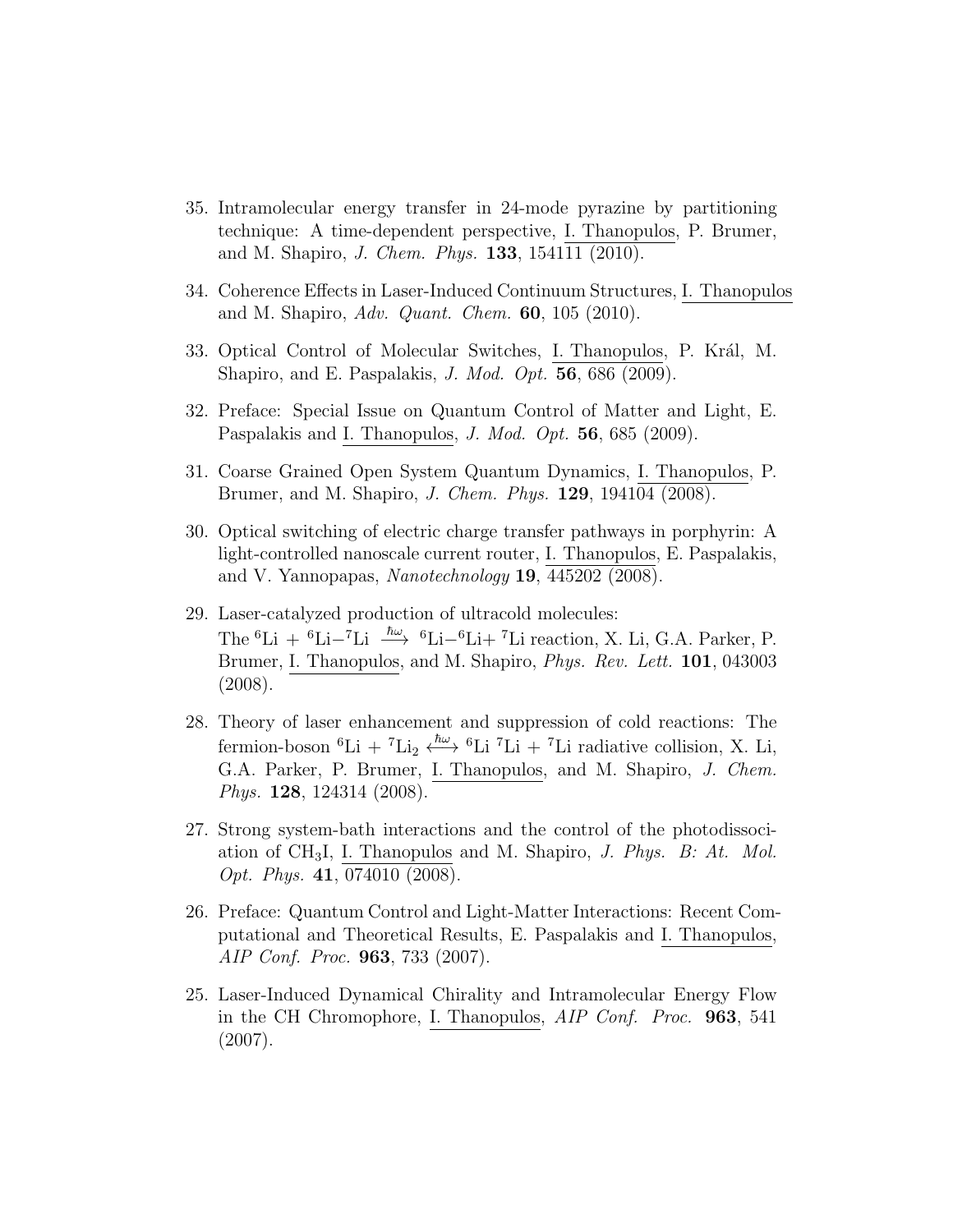- 24. Laser-Operated Porphyrin-Based Molecular Current Router. I. Thanopulos, and E. Paspalakis, *Phys. Rev. B* **76**, 035317 (2007).
- 23. Coherently Controlled Adiabatic Passage. P. Král, I. Thanopulos, and M. Shapiro, *Rev. Mod. Phys.* **79**, 53 (2007).
- 22. Docking of Chiral Molecules on Twisted and Helical Nanotubes: Nanomechanical Control of Catalysis. B. Wang, P. Král, and I. Thanopulos, Nano Lett. **6**, 1918 (2006).
- 21. Enhanced Selectivity and Yield in Multi-Channel Photodissociation Reactions: Application to  $\text{CH}_3$ I. I. Thanopulos and M. Shapiro, J. Chem. Phys. 125, 133314 (2006).
- 20. Coherently Controlled Adiabatic Passage to Multiple Continuum Channels. I. Thanopulos and M. Shapiro, *Phys. Rev. A* **74** 031401 $(R)$  $(2006).$
- 19. Detection and Automatic Repair of Nucleotide Base-Pair Mutations by Coherent Light. I. Thanopulos and M. Shapiro, J. Am. Chem. Soc. 127, 14434 (2005).
- 18. Quantum-field Coherent Control: Preparation of Broken Symmetry Entangled States. P. Král, I. Thanopulos, and M. Shapiro, Phys. Rev.  $A$  **72**, 020303(R) (2005.
- 17. Switching Nucleotide Base Pairs by Coherent Light. I. Thanopulos and M. Shapiro, Lecture Series on Computer and Computational Sciences 4, 744 (2005).
- 16. Bands of Image States in Nanowires Lattices and Infrared-Control of Proteins on Nanotube Ropes. P. Král, D. Segal, M. Shapiro, I. Thanopulos, B.E. Graninger, and H.R. Sadeghpour, Fullerenes, Nanotubes, and Carbon Nanostructures 13, 267 (2005).
- 15. Laser-driven coherent manipulation of molecular chirality. I. Thanopulos, E. Paspalakis, and Z. Kis, Chem. Phys. Lett. 390, 228 (2004).
- 14. Theory of the Two Step Enantiomeric Purification of 1,3 Dimethylallene. D. Gerbasi, P. Brumer, I. Thanopulos, P. Král, and M. Shapiro, J. Chem. Phys. 120, 11557 (2004).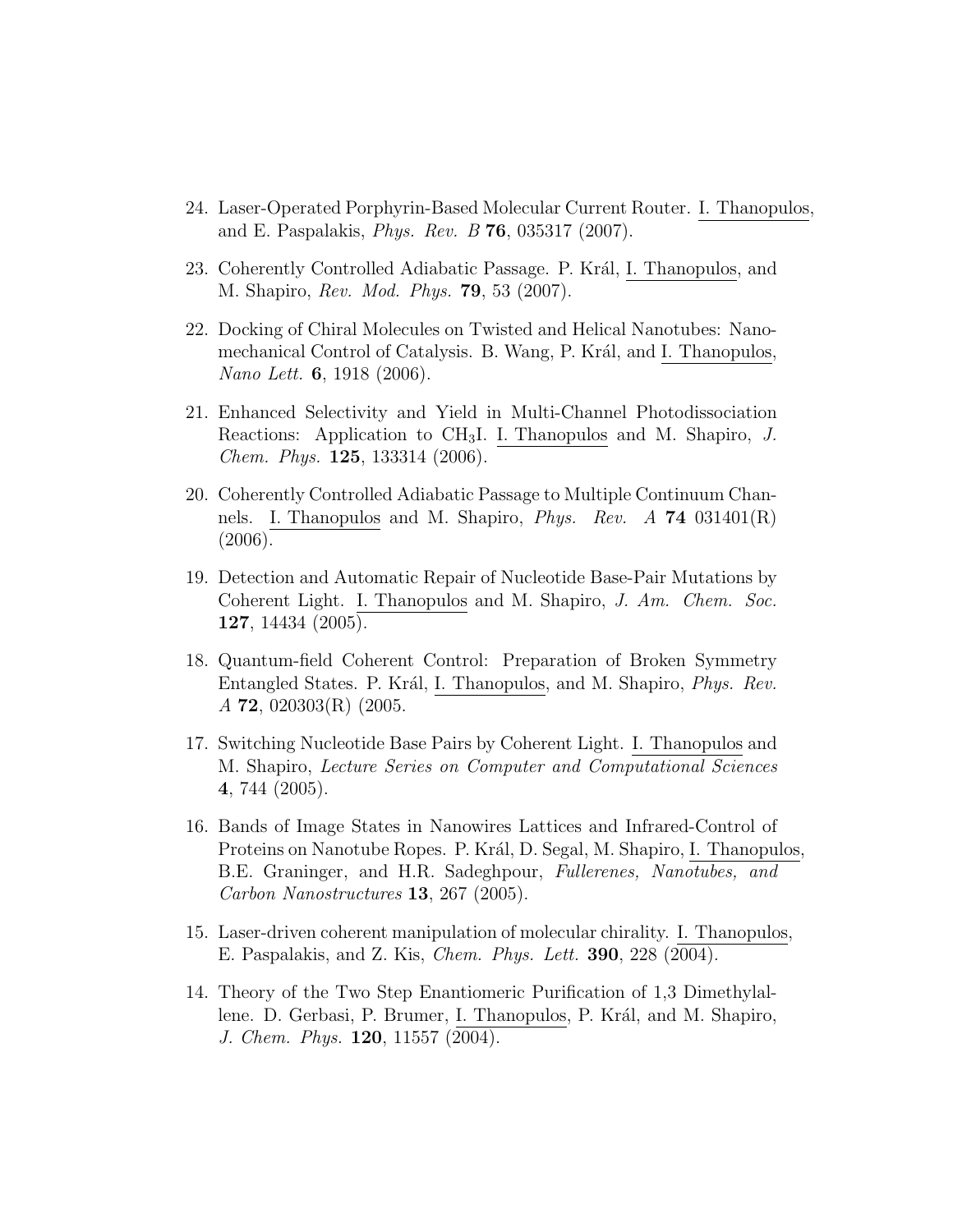- 13. Complete Control of Population Transfer between Clusters of Degenerate States. I. Thanopulos, P. Král, and M. Shapiro, *Phys. Rev. Lett.* 92, 113003 (2004).
- 12. A global electric dipole function of ammonia and isotopomers in the electronic ground state. R. Marquardt, M. Quack, I. Thanopulos, and D. Luckhaus, J. Chem. Phys. 119, 10724 (2003).
- 11. Tubular Image States and Light-Driven Molecular Switches, P. Král, B. Graninger, H.R. Sadeghpour, I. Thanopulos, M. Shapiro, and D. Cohen, AIP Conf. Proc. 685, 465 (2003).
- 10. Theory of a two-step enantiomeric purification of racemic mixtures by optical means: the  $D_2S_2$  molecule. I. Thanopulos, P. Král, and M. Shapiro, J. Chem. Phys. 119, 5105 (2003).
- 9. Two-Step Enantio-selective Optical Switch. P. Král, I. Thanopulos, M. Shapiro, and D. Cohen, *Phys. Rev. Lett.* **90**, 033001 (2003); Nature Materials: www.nature.com/materials/news/ 030206/portal/m030206- 2.html.
- 8. Tunneling Dynamics of the NH Chromophore in NHD<sup>2</sup> During and After Coherent Infrared Excitation. R. Marquardt, M. Quack, I. Thanopulos, and D. Luckhaus, J. Chem. Phys. 118, 643 (2003).
- 7. Slowing Down of Light by Laser Induced Barrier Hopping. I. Thanopulos and M. Shapiro, J. Chem. Phys. 117, 8404 (2002).
- 6. Some Simple Mechanisms of Multiphoton Excitation in Many Level Systems. E.A. Donley, R. Marquardt, M. Quack, J. Stohner, I. Thanopulos and E.U. Wallenborn, *Mol. Phys.* **99**, 1275  $(2001)$ .
- 5. Quantum dynamics of the CH and NH chromophores in small molecules under coherent infrared multiphoton excitation. I. Thanopulos, Dissertation ETH-Zurich Nr. 13837 (2000).
- 4. Dynamical Chirality and the Quantum Dynamics of Bending Vibrations of the CH Chromophore in Methane Isotopomers. R. Marquardt, M. Quack and I. Thanopulos, *J. Phys. Chem A* **104**, 6129 (2000).